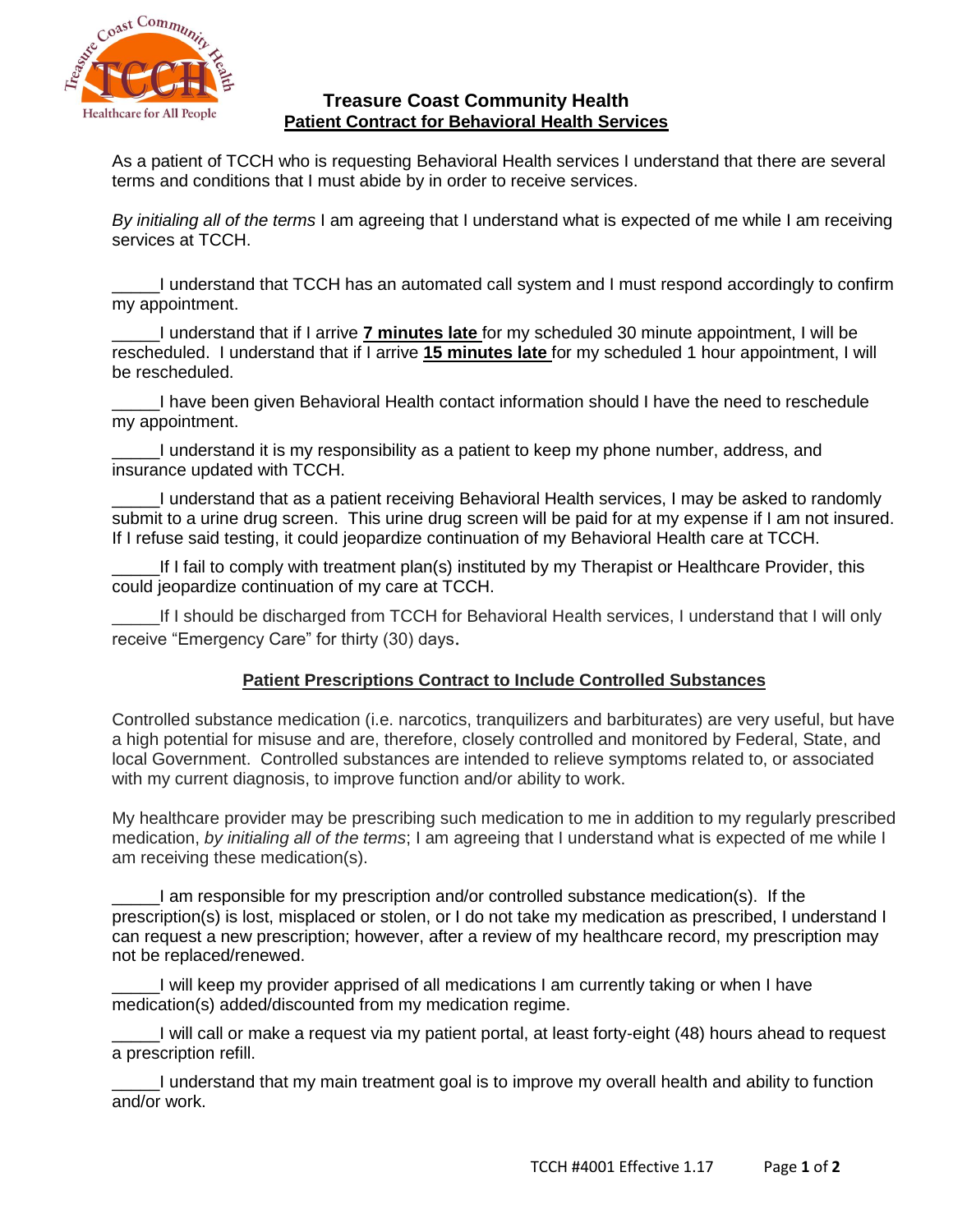\_\_\_\_\_I will call immediately if I am experiencing any side effects from medication that has been prescribed by my TCCH healthcare provider.

\_\_\_\_\_I understand abrupt discontinuation could lead to serious side effects or emotional consequences, I agree to discuss the decision first with my physician.

#### **Privacy & Confidentiality Statement**

Florida Law requires that Behavioral Health Providers maintain confidentiality of patient information. Records are confidential and the patient has a privilege to prevent their Behavioral Health Provider from disclosing confidential communications or records. There are several exceptions (limits of confidentiality) as follows:

- 1. If the patient (adult or minor) declares intention to harm him/herself or other(s).
- 2. If the Behavioral Health Provider knows or has reasonable cause to suspect that a minor is abused, neglected or abandoned.
- 3. Information revealing any abuse, neglect or exploitation of any disabled adult or elderly person.
- 4. If a patient needs to be involuntarily hospitalized due to debilitating effects of mental illness and/or alcoholism.
- 5. If the patient is required to undergo a court ordered examination.

Otherwise, **NO** information or records may be released without the **written consent** of the patient or parent/guardian.

**Release of Personal Health Information.** Any request for records to be sent to another party must be requested in writing. Records will be sent only to those individual's or agencies specified in the release.

## **Therapy Services**

**Psychological Services** – Psychotherapy has both benefits and risks. Risks may include experiencing uncomfortable feelings, such as sadness, guilt, anxiety, anger, frustration or loneliness because the process of psychotherapy often requires discussing the unpleasant aspects of your life. However, psychotherapy has been shown to have benefits. Therapy often leads to a significant reduction of feeling distressed, increased skill for managing stress, and resolution to specific problems. There are no guarantees about what will happen. Psychotherapy requires a very active effort on the part of the patient.

The first session will involve a comprehensive evaluation of your or your child's needs. At the next session, a treatment plan will be reviewed with you or your child. You will have the opportunity to discuss the treatment plans.

**Appointments** – Appointments with a Therapist are ordinarily between 45-50 minutes in duration, once per week, although some session may be more or less frequent as needed. The time scheduled is **assigned to you and you alone.** TCCH request that you provide a 24 hour notice if it is necessary to cancel or reschedule an appointment.

**Crises Contact** – If at any time you are in crises or unable to keep yourself or another safe and unable to reach your therapist, call 911 or go to the nearest emergency room department.

| <b>Print Patient Name</b>     | Patient or Parent/Guardian Signature | Date |
|-------------------------------|--------------------------------------|------|
| <b>TCCH Staff Member Name</b> | <b>TCCH Staff Member Signature</b>   | Date |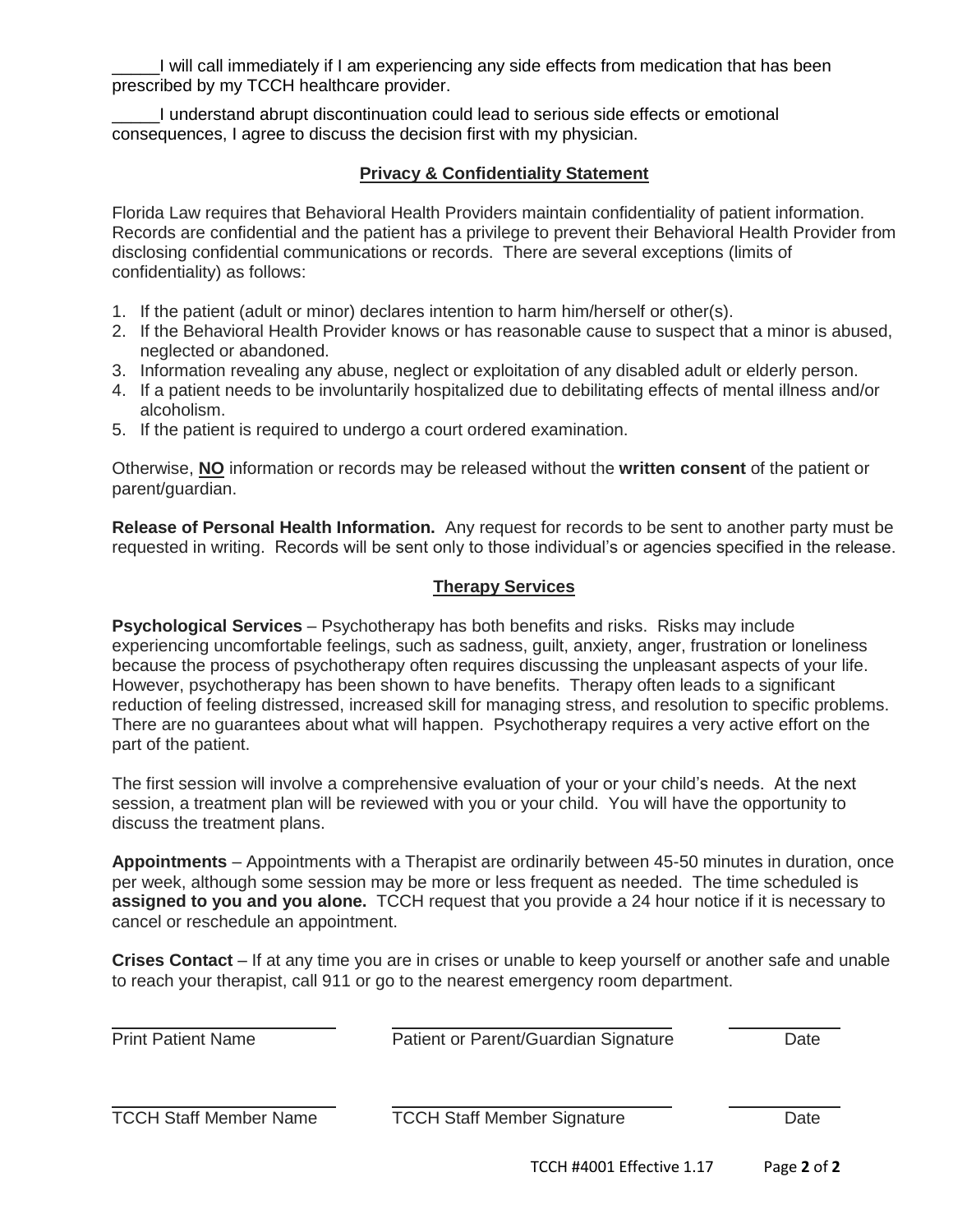

#### **Welcome to Treasure Coast Community Health Behavioral Health Services**

This is a commitment between you and your provider. Due to the high demand for Psychiatric and therapeutic services in our community, it has become necessary to streamline our cancelation and scheduling process. This document summarizes TCCH procedures regarding patient responsibilities in this regard.

You, the patient and/or responsible adult of a minor patient, agree to **cancel appointments one business day ahead of the scheduled appointment**, and to confirm any appointments going forward.

If you do not call to cancel and confirm your next appointments, TCCH agrees to send one reminder letter regarding your future appointments. If you do not reply to the reminder letter, TCCH will understand that you are cancelling treatment and will cancel your future appointments.

Thank you for your anticipated understanding and cooperation in this matter. Our goal is to provide quality service to all those in need, and our cancelation procedures will further enable us to succeed in our mission.

 Please sign below to indicate you have read and understand the scheduling procedures as outlined above.

Patient's Name **Patient's Signature** 

 $\overline{a}$ Parent/Legal Guardian Name (If applicable) Date

 $\overline{a}$ **Witness**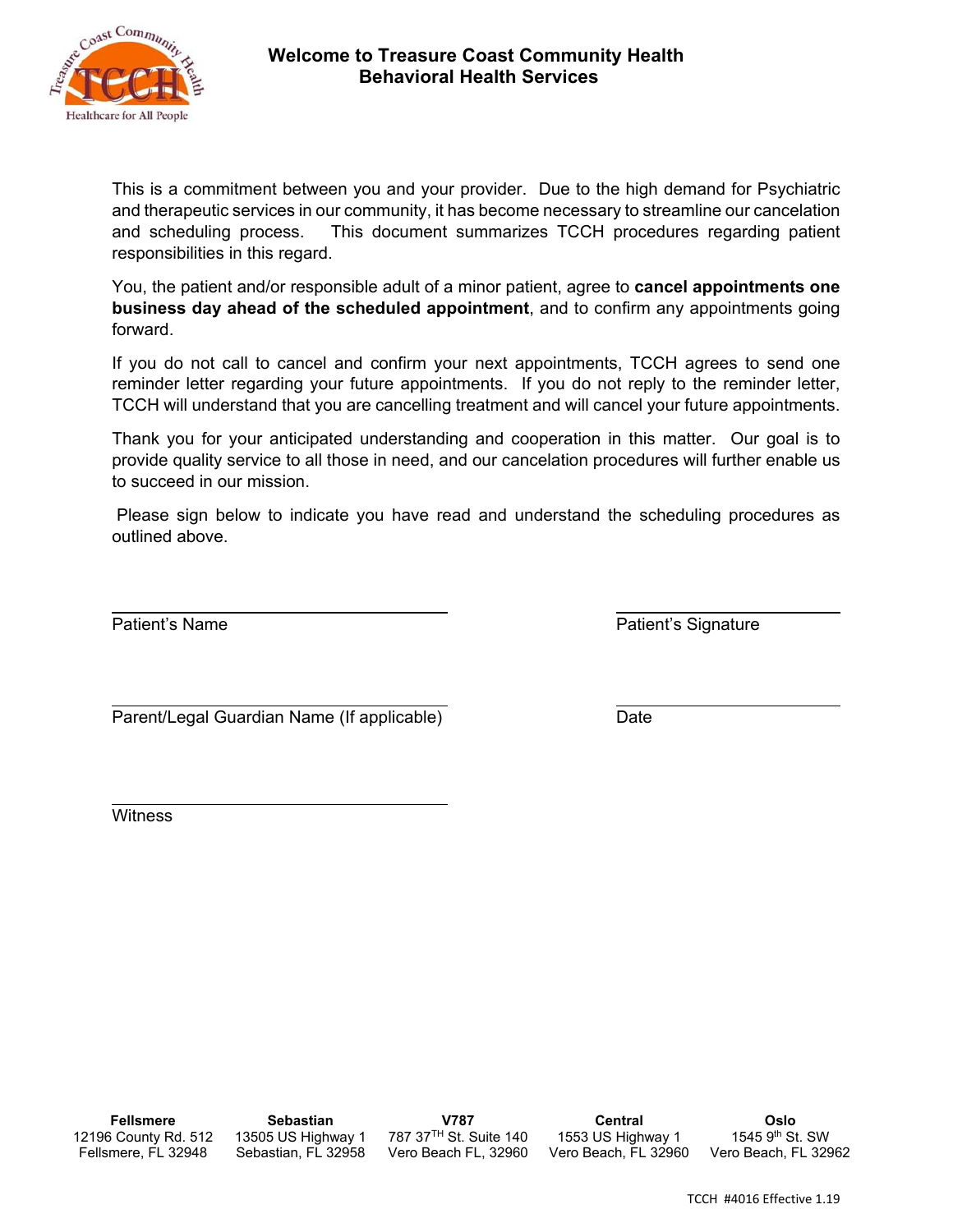# **PATIENT HEALTH QUESTIONNAIRE-9 (PHQ-9)**

| Over the last 2 weeks, how often have you been bothered<br>by any of the following problems?<br>(Use "v" to indicate your answer)                                                 |             | <b>Several</b><br>days | <b>More</b><br>than half<br>the days | <b>Nearly</b><br>every<br>day |
|-----------------------------------------------------------------------------------------------------------------------------------------------------------------------------------|-------------|------------------------|--------------------------------------|-------------------------------|
| 1. Little interest or pleasure in doing things                                                                                                                                    | $\Omega$    | $\mathbf{1}$           | 2                                    | 3                             |
| 2. Feeling down, depressed, or hopeless                                                                                                                                           | $\Omega$    | 1                      | 2                                    | 3                             |
| 3. Trouble falling or staying asleep, or sleeping too much                                                                                                                        | 0           | 1                      | 2                                    | 3                             |
| 4. Feeling tired or having little energy                                                                                                                                          | $\Omega$    | $\mathbf{1}$           | 2                                    | 3                             |
| 5. Poor appetite or overeating                                                                                                                                                    | $\Omega$    | $\mathbf{1}$           | 2                                    | 3                             |
| 6. Feeling bad about yourself - or that you are a failure or<br>have let yourself or your family down                                                                             | $\Omega$    | 1                      | 2                                    | 3                             |
| 7. Trouble concentrating on things, such as reading the<br>newspaper or watching television                                                                                       | $\Omega$    | $\mathbf{1}$           | 2                                    | 3                             |
| 8. Moving or speaking so slowly that other people could have<br>noticed? Or the opposite - being so fidgety or restless<br>that you have been moving around a lot more than usual | 0           | 1                      | 2                                    | 3                             |
| 9. Thoughts that you would be better off dead or of hurting<br>yourself in some way                                                                                               | $\mathbf 0$ | 1                      | 2                                    | 3                             |
| FOR OFFICE CODING $0 +$                                                                                                                                                           |             |                        |                                      |                               |

**=Total Score:** \_\_\_\_\_\_

**If you checked off any problems, how difficult have these problems made it for you to do your work, take care of things at home, or get along with other people?** 

| Not difficult | <b>Somewhat</b> | Verv      | <b>Extremely</b> |
|---------------|-----------------|-----------|------------------|
| at all        | difficult       | difficult | difficult        |

Developed by Drs. Robert L. Spitzer, Janet B.W. Williams, Kurt Kroenke and colleagues, with an educational grant from Pfizer Inc. No permission required to reproduce, translate, display or distribute.